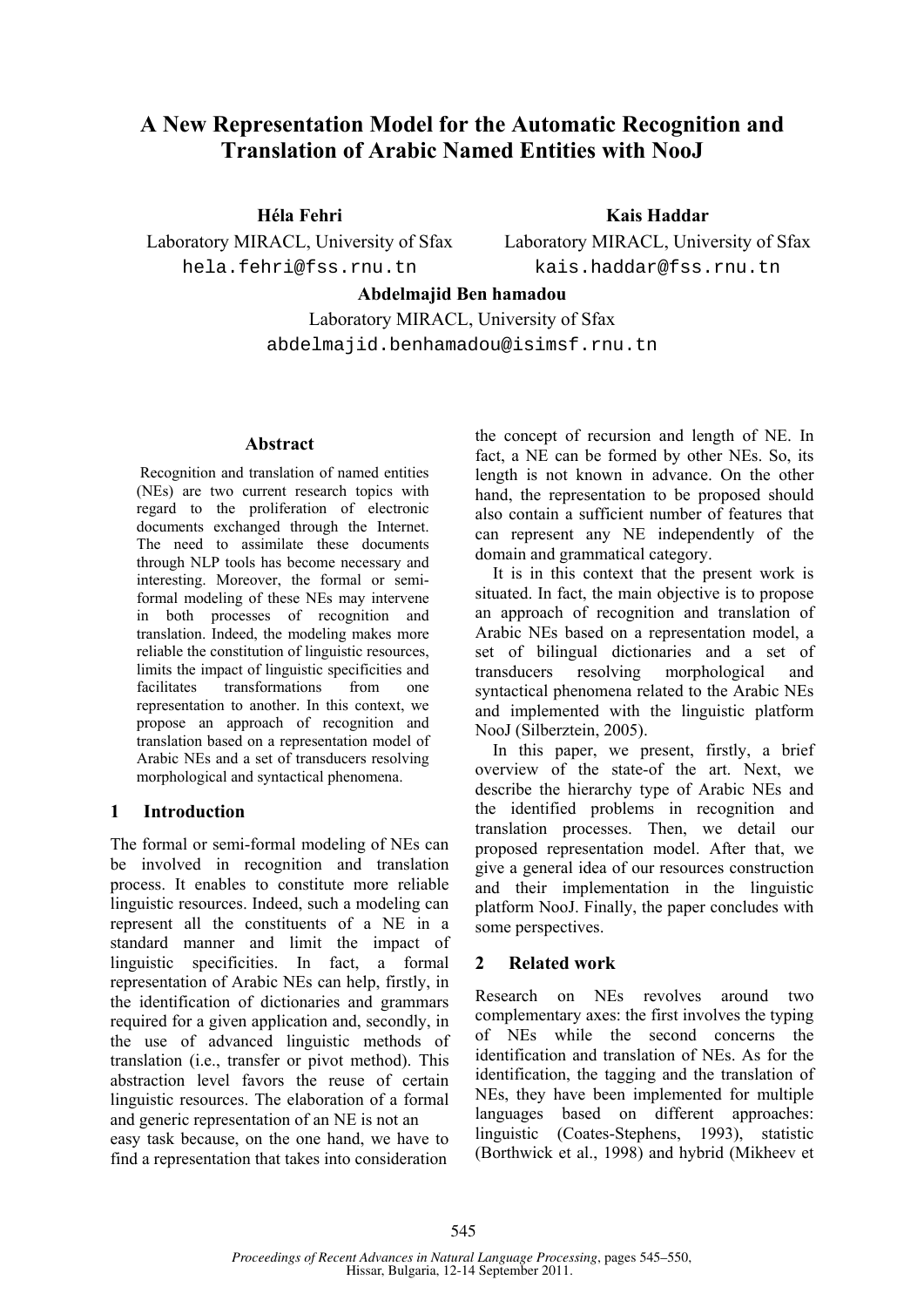al., 1998) approaches. In what follows, we focus on the linguistic approach.

Regarding the recognition of NEs, based on the linguistic approach, we cite the work presented in (Friburger, 2002). This work allows the extraction of proper names in French. The proposed method is based on multiple syntactic transformations and some priorities that are implemented with transducers. We can cite also the work described in (Mesfar, 2007). The elaborated method is applied on a biomedical domain. Other Arabic works are dealing with the recognition of elliptical expressions (Hasni et al., 2009) and most important categories in Arabic script (shaalan et al., 2009).

Other works have been dedicated to the translation of different structure (e.g., NE) from one language to another. We can cite the work presented in (Barreiro, 2008) dealing with the translation of simple sentences from English to Portuguese. Additionally, the work of (Wu, 2008) provides a noun translation of French into Chinese.

The literature review shows that the already proposed translation approaches are not well specified (e.g., lack of abstraction and genre). Each one addresses a particular phenomenon without taking into account other phenomena. We should also mention that there are few works that proposed a modeling of NEs for explicitly representing the effects of meaning within the NE and explaining phenomena like synecdoche and the metonymy (Poibeau, 2005). However, these works don't treat the concept of embedded NEs which is very important and can help to implement the recognition and the translation process of NEs. Furthermore, all translations using NooJ platform adopt a semi-direct approach of translation, in which the recognition task is combined with that of translation. Thus, the reuse of such work has become limited, which does not promote multilingualism.

# **3 Hierarchy of Arabic NEs and identified problems**

## **3.1 Hierarchy of Arabic NEs**

The hierarchy of Arabic NEs that we propose is inspired from MUC conferences (Grishman, 1995). This hierarchy does not differ from other typologies of other languages. In fact, categories that make up the proposed hierarchy are common to almost all domains. Indeed, our contribution focuses on the refinement done in different categories in various levels. In order to do this refinement, we must choose a domain. In our work, we chose the sport domain. Therefore, all our examples are related to this domain and especially to the category of place names belonging to the category of proper names but we should mention that our work is also applied to place names regardless of the domain. Figure 1 illustrates the suggested hierarchy.



**Figure 1:** NE Hierarchy of the sport domain

Let's note that the proposed typological model comes as a result of the study of various forms of denomination of sports names (e.g., stadium, swimming pools, teams names) on corpora and lists of official names of the sport domain available on the Internet for Arabic countries

This proposed hierarchy allows the typing of the main constituents of NEs from a set of predefined categories. In fact a NE can be composed of others NEs. It is obvious that if a NE contains several NEs, it can cause different problems such as polysemy as mentioned in (Poibeau, 2005). However, it proves also the concept of embedded NEs. So, a modeling by a set of features may be an appropriate solution to explicitly represent this notion. In fact, it can help the process of recognition and translation of NEs. Later, we detail our proposed model allowing the implementation of the process of recognition and translation of NEs.

#### **3.2 Identified problems in recognition and translation of Arabic NEs**

**Problems in Arabic NE' recognition:** Arabic NE' recognition needs to solve some problems. For example, we can cite:

*Proper name problem.* In Arabic, there is a big challenge for finding those proper names in the text because they do neither start with capital letter as in many other languages, nor do they have special sign to identify and distinguish between them and other words in the text.

*Syntactic problem.* Arabic NE grammar is rich and variant. Indeed, the length of NE (number of constituents) is not known in advance.

**Problems in Arabic NE' translation:** In our work, NE' translation is done from Arabic to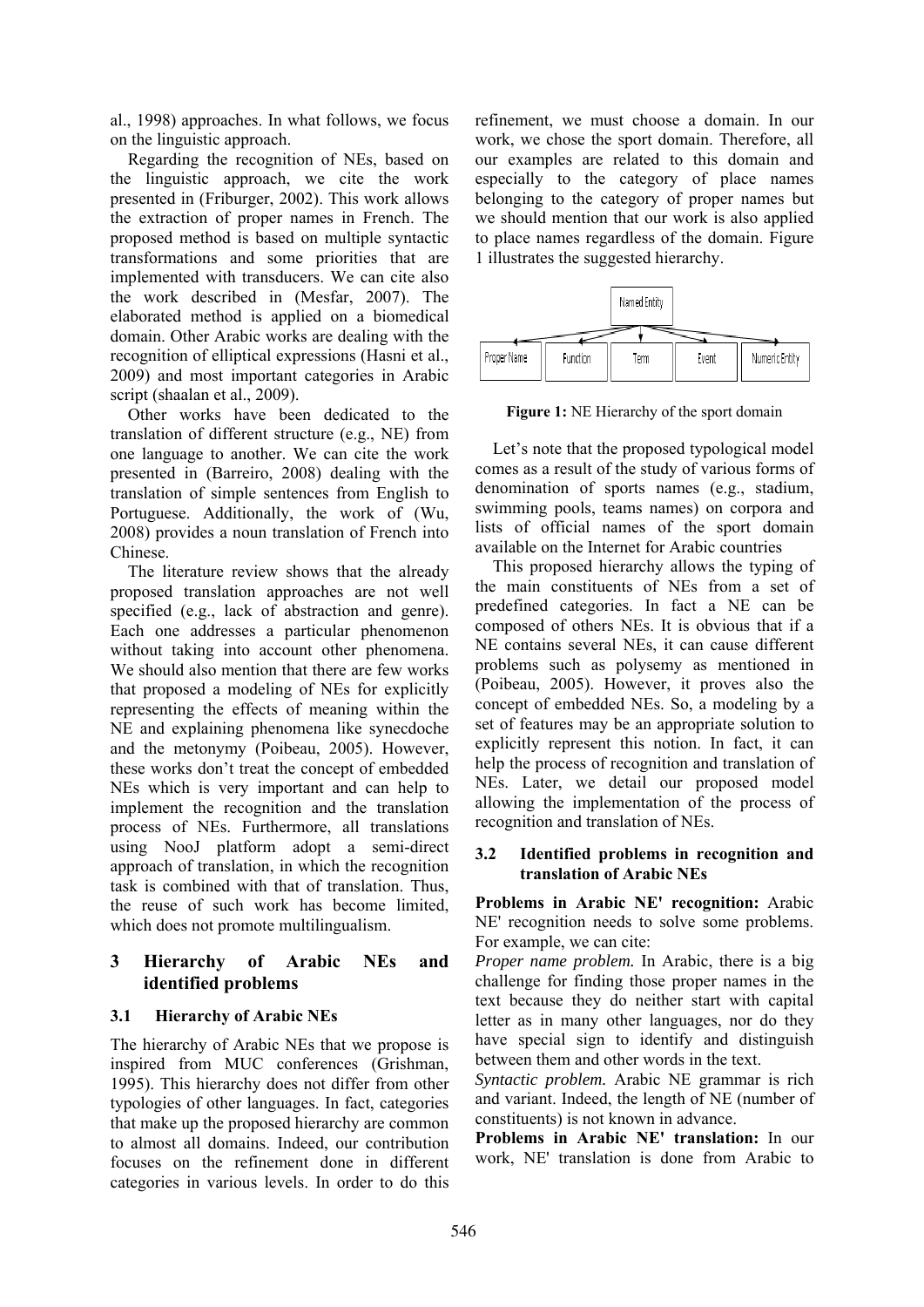French. The study of this process shows that there exist many problems. For example, we cite:

- Gender feature correspondence. Gender feature value is not always the same for Arabic word and its equivalent in French. For example, the word بحѧѧѧѧѧѧمس *swimming pool* is masculine but its translation to French *piscine* is feminine.
- Ambiguity between capital name and city name. For example, the toponym تسونس *Tunisia* can be translated to *Tunisie* or *Tunis*  in French.
- Arabic adjective position is different in ملعب عبد العزيز**الأولمبي** ,example For .French *malaab Abdelaziz el oulimpi Abdelaziz Olympic stadium* is translated to *Stade olympique Abdelaziz*.

## **4 Proposed model for representing Arabic NEs**

The model that we propose is used to formalize and to identify Arabic NEs. This model is inspired by formalisms based on structural features like Head-driven Phrase Structure Grammar (Pollard et al., 1994). Its features are inspired from the concepts "Head and Expansion" introduced by (Bourigault, 2002).

The essential characteristics of the feature structure of the proposed model are: an element of the structure can be atomic or complex and an internal structure of an element is defined by its attributes and values.

## **4.1 Structure and features of the proposed model**

Each NE has a type and is composed of two parts: one is essential and the other is extensional. The essential part is also a NE and has itself essential and extensional parts. This proves the recursion for an NE. The type of a NE ″Type\_EN″ is usually indicated by a trigger word. The essential part is represented by the feature ″Tête\_EN″ (head of NE) and the trigger word is represented by the feature ″Mot\_declencheur″. The extensional part represents the final form that composes the NE. It does not admit a type because it is preceded by a lexical item ″Element\_EN″ (e.g., preposition, special character). Then, it can not be considered as a NE but it can contain a NE. Its existence or non-existence doesn't affect the well-formation of the NE. This part is represented by the feature ″Fin\_EN″.

The value of the feature "Tête EN" can be atomic or structured. If it is structured, then it is composed by the features ″Mot\_déclencheur″, "Tête EN", "Fin EN" and "Type EN". The ″Mot\_déclencheur″ value is simple or composed. Indeed, the trigger word can be formed by a word or a sequence of words. It can also be empty. The "Fin EN" value can be atomic or structured. If it is structured, then it is composed by the features "Element EN", "Tête EN" and "Fin EN". It can also be empty. The feature ″Type\_EN″ value is always simple or composed but not empty. In fact, it represents one of the categories identified in the NE hierarchy. The ″Element\_EN″ value is always simple. The structure can be equipped with a set of principles allowing the construction and evaluation of NErepresentation.

# **4.2 Principles of the proposed model**

**Saturation principle:** A structure is called saturated if it can be considered as a well-formed NE. That means, it consists of a NE head (**″**Tête\_EN**″**) whose value is not empty. Figure 2 describes an example of a formal representation that satisfies a saturation principle.

|         | الرياض El <i>Riadh</i> |
|---------|------------------------|
| Tête_EN | الرياض                 |
| Fin EN  | Φ                      |
| Type_EN | Ville                  |

**Figure 2:** Representation of the word الرياض *el Riadh* 

**Non-saturation principle:** A structure is called unsaturated if it isn't a NE and can be completed to become a NE. That means, it is formed only by a NE end (″*Fin\_EN*″) or if the value of the feature ″Tête\_EN″ is empty. For example, in the word بالرياض *bi Riadh,* the value of the feature ″Tête\_EN″ is empty because this word doesn't have a type. Thus, this word cannot be considered as a NE. It doesn't satisfy the saturation principle. However, it should be noted that this word can contain a NE. The two mentioned principles allow us to avoid ambiguity between a NE-word (or set of words) and a non NE-word.

## **4.3 Literal translation representation**

Word-to-word translation consists to translate each feature value composing a NE structure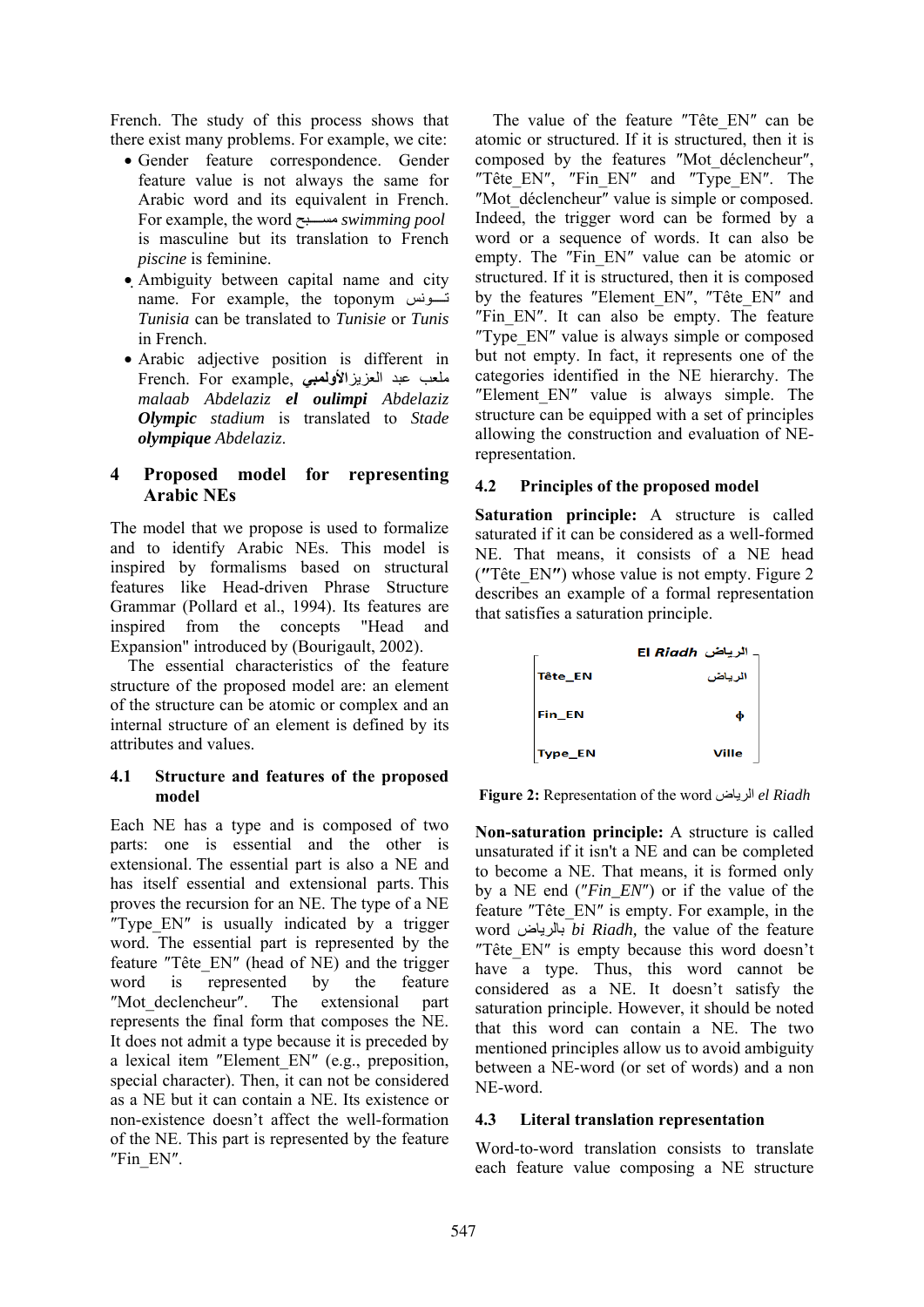representation. This translation is done with bilingual dictionaries without any risk of information loss. For instance, in the NE ملعب العزيزالدولي عبد الملك Malaab el malik Abd el Aziz el doali bil Riadh, the word ملعب *malaab stadium* is translated to *stade*, the word الملك *el malik king*  to *roi*, the adjective الدولي *el doali international* to *international and* the preposition ب *bi in* to *de*.

Let's note that the representation of a word-toword translation is not sufficient to generate a well formed NE in the target language. Therefore, readjustment rules are necessary and should be associated in translation process.

## **5 NooJ implementation of the set of transducers**

The NooJ implementation of our system requires two phases process: recognition of Arabic NEs phase and translation phase in which the transliteration process is integrated.

#### **5.1 Phase of recognition**

The proposed representation model helps us to identify the necessary resources for the recognition and translation of NEs. In fact, each structured feature ″Tête\_EN″ containing not empty features, other than the feature "Type EN", is transformed into a grammar. Whereas, each elementary NE (value of ″Tête\_EN″ feature is atomic) will be transformed into a dictionary.

From the NE representation in the considered model, we have created the following transducer:



**Figure 3.** Main transducer of NE' recognition

The transducer of Figure 3 allows recognition of NEs belonging in the sport place name category. Each path of each sub-graph represents a rule extracted in the study corpus.

In the recognition phase, we have solved the problems related to the Arabic language (eg, agglutination) establishing morphological grammars built into the platform NooJ. This phase contains 19 graphs respecting the production rules identified in the study corpus.

## **5.2 Phase of translation**

**Word-to-word translation:** To implement the process of word-to-word translation in the platform NooJ, we built a syntactic grammar allowing the translation of each word composing a NE with the exception of words not found in dictionaries, or can not be translated (number, special character, etc..). This grammar takes as input the NE list extracted by the transducer of Figure 3 allowing the recognition and it is described by the transducer of Figure 4.



**Figure 4:** Transducer of word-to-word translation

The sub-graph MOTDIC treats the words existing in dictionaries which require a specific treatment.

**Translation with readjustments:** Several readjustment rules must be applied to improve the word-to-word translation step. These rules have essentially a relationship with the order of the words composing a NE and with the agglutination. For instance, on the one hand, if a NE in the source language contains an adjective then we have to know whether this adjective belongs to the trigger word or to the noun that comes just before. On the other hand, if a NE in the source language contains a noun then some rules are applied to solve the problem of contracted forms in Arabic.

**Transliteration process:** The transliteration is done after having executed all the transducers allowing the NE' recognition and translation. In fact, it consists in transliterating all the nontranslated words whish are written in the source language (Arabic characters) using the appropriate resources. In this process, we consider the rules respecting the chosen transliteration system El Qalam and also the transformation rules. These rules are implemented with NooJ morphological transducers. The transliteration is preceded by a voweling phase to avoid some problems. However, the connection between a vowel transducer and transliteration transducer can not be done in NooJ; that is why, we resort to use noojapply. noojapply is a command-line program which can be called either directly from a "shell" script, or from more sophisticated programs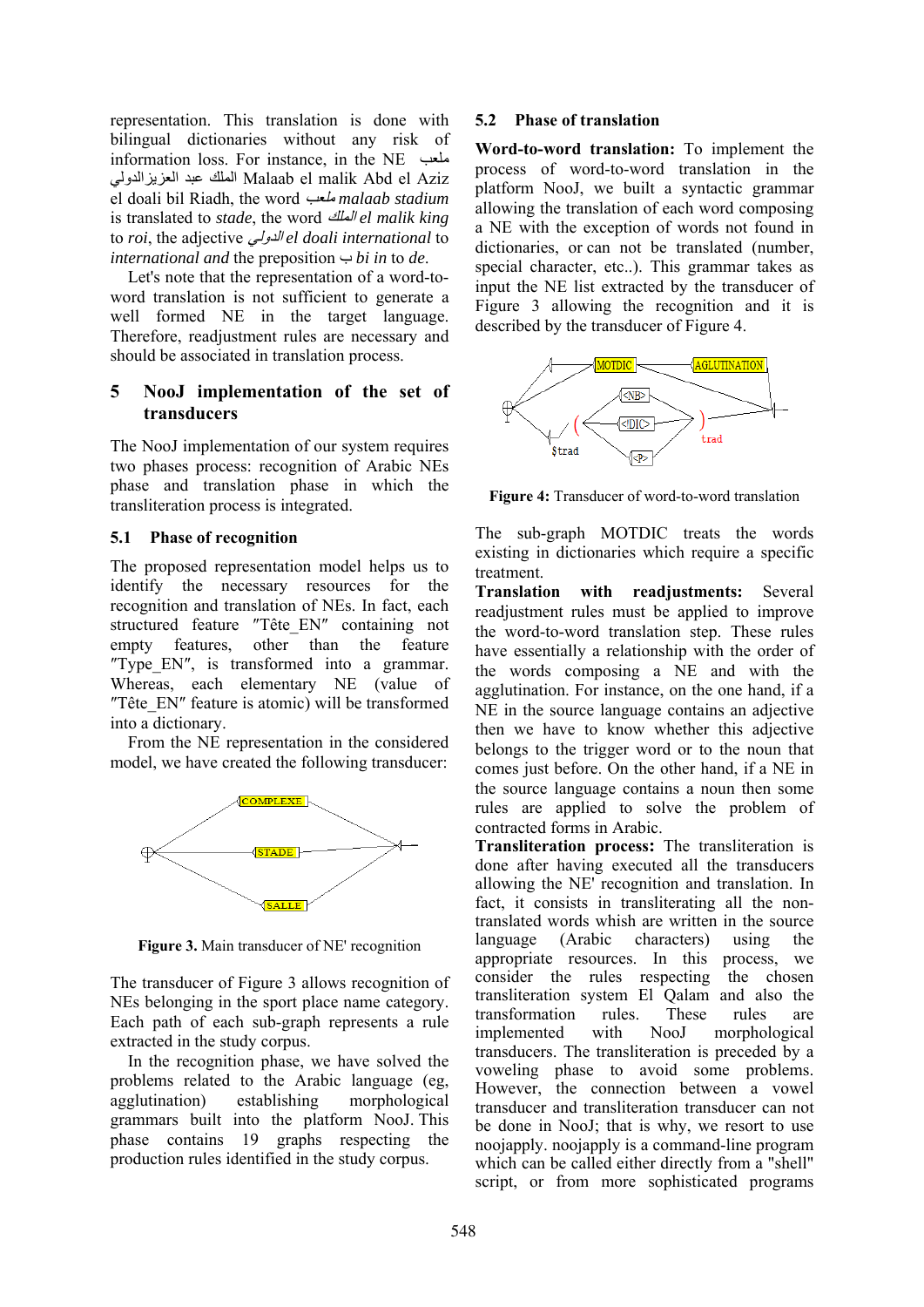written in PERL, C++, JAVA, etc. In our work, we use C#.

## **6 Experimentation and evaluation**

The experimentation of our resources is done with the linguistic platform NooJ. As mentioned above, this platform uses (syntactic and morphological) grammars already built and dictionaries. To the resources of NooJ, we added these dictionaries: Team Names (5785 entries), Sport Names (337 entries), Capital and country Names (610 entries), Personality Names (300 entries), Trigger words (20 entries) and Functions Names (100 entries).

In addition to the mentioned dictionaries, we use other dictionaries existing in NooJ like dictionary of adjectives, nouns and First Names. To these dictionaries, we add some entries related to the sport domain. We also add French translations of all entries in all mentioned dictionaries. Let's note that the First Name dictionary remains monolingual because its entries can be transliterated. To experiment and evaluate our work, we have applied our resources to two types of corpus: sport and education.

## **6.1 Experimentation of recognition phase**

To evaluate a recognition phase, we have applied our resources to a corpus formed by 4000 texts (94,5 Mo) of sport domain (different of the study corpus). It contains 180000 NEs belonging to different categories of sport domain (e.g., player name, name of sport, sports term). In these NEs, there are 40000 NEs belonging to the category place name. These NEs are manually identified using NooJ queries.

Let's note that NE is detected if it satisfies one of the paths described by the transducer of Figure 3. Indeed, a transducer is characterized by an initial node and one or many end nodes. If multiple paths are verified, we maintain the longest one.

The obtained results give 98% of precision, 90% of recall and 94% of F-measure. This measures show that there are problems that are not yet resolved. Some problems are related to the lack of standards for writing proper names (e.g., el hamza) and the absence of some words in the dictionaries. This causes a silence. Other problems are related to specific concepts in the Arabic language as metaphor.

We have also applied our resources to the education domain. We have collected a corpus composed of 300 texts (14.5 Mo) containing

university 3000 institution names. The performance measure of the obtained results gives 98% of precision, 70% of recall and 82% of F-measure. We deduce that silence is increased. This is caused by the incompleteness of specific dictionaries to this domain and lack of some paths in the developed transducers. So our resources are applicable regardless of the domain, provided that we use the same features adopted in dictionaries we have built. It is evident that for reasons specific to the field, we should sometimes add other paths and other subgraphs, but we do not have to redo everything.

## **6.2 Experimentation of translation phase**

The translation phase is applied to the extracted Arabic NEs during the recognition phase. Note that erroneous results are inherited. Therefore, heuristics filtering are necessary before the translation process. The obtained results of the translation phase are illustrated in Figure 5.

stade Alep international , استاد حلب الدولي, 30353, 30369 stade Alep international ,ستاد حلب الدولي, 32781, 96,32796 stade Amman international رستاد عمان الدولي, 32862, 32862, 12862, stade Amman, ستاد عمان, 33098, 33107, 33107 international مبارك stade ,ستاد مبارك الدولي, 33501, 3518, 3518 sportive Daraa - باسل stade cité (ملعب مدينة التاصل الرياضية بدرعاء 34944, 1996 sportive باسل stade ville ,بلغت بنيئة الناسل الرياضية بدرعاء 34944, 34976, 34976 it, stade municipal Daraa (الملعب البلدي بدرعا, 1999,34999, 1999, 1999,

#### **Figure 5:** Extract of results of word-to-word translation

As shown in Figure 5, the proper problems of this phase involve multiple translations that can be assigned to a word. For example, the selected lines in Figure 5 represent the NE' translation  *el madinat malaab* ملعب مدينة الباسل الرياضية بدرعا *bacel el riadhiya bi deraa stadium of city Bacel sportive in Deraa*. In this NE, the word مدينة *madina* can be translated to the word "cité" *city* or "ville" *country*. NooJ displays all possibilities. In this case, the adjective can resolve this ambiguity. In fact, the adjective الرياضية *el riadhiya sportive* is generally related to the city and not to the country. Let's note that the word "باسل "*Bacel* remains in the source language because it is a first name, so it will be transliterated later.

Our method provides 97% of well translated NEs while ensuring the specificities of the target language. The obtained result is promising and